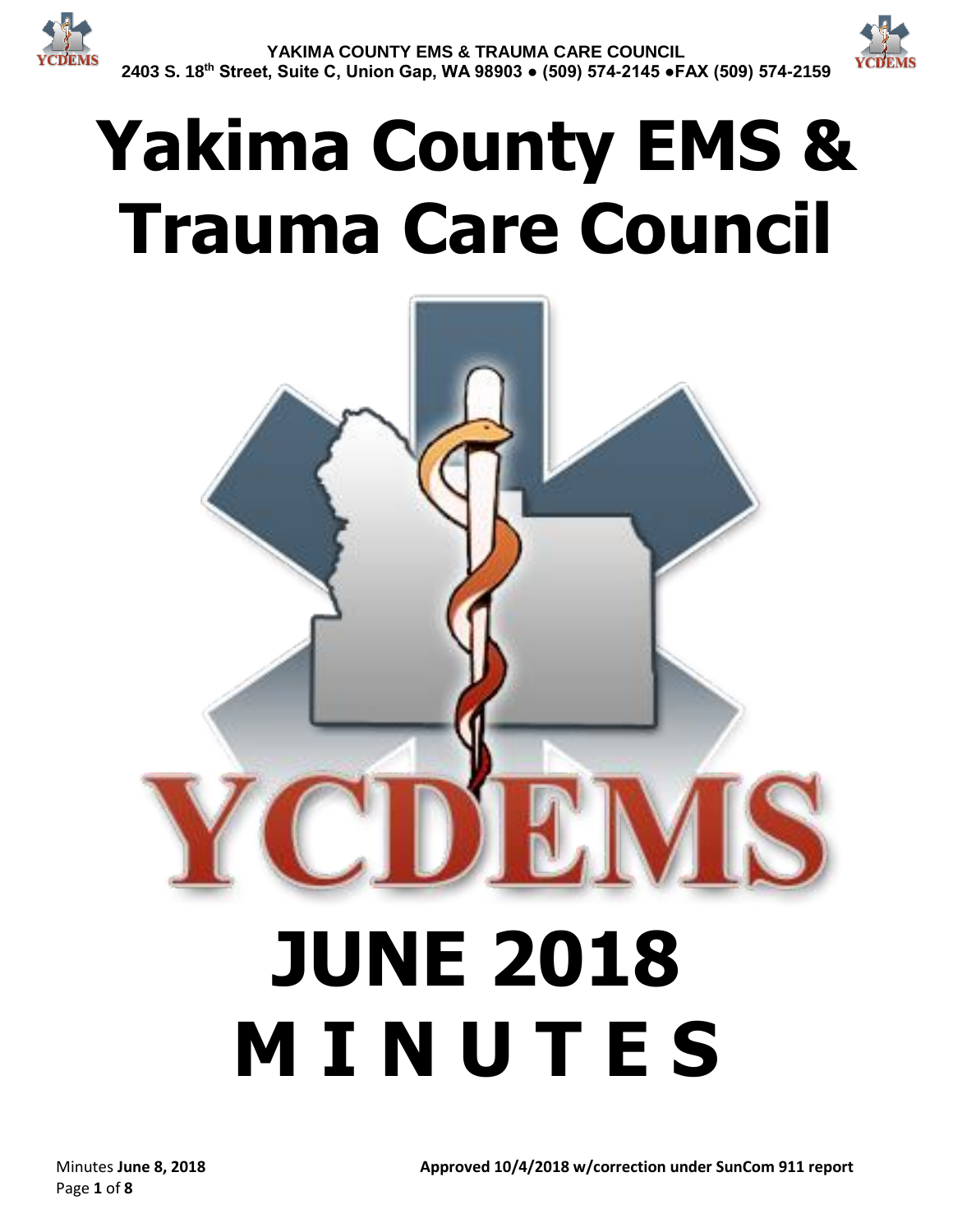

#### **YAKIMA COUNTY EMS & TRAUMA CARE COUNCIL 2403 S. 18th Street, Suite C, Union Gap, WA 98903 ● (509) 574-2145 ●FAX (509) 574-2159**



#### **Yakima County EMS & Trauma Care Council Attendance Record for January– December 2018**

| <b>Agency/Department</b>                                                   | Representative                              | <b>Alternate</b>                                                      | Feb<br><b>April</b> |     |              | <b>June</b>  |                    | Aug                       |     | <b>Oct</b> |             | <b>Dec</b> |            |            |
|----------------------------------------------------------------------------|---------------------------------------------|-----------------------------------------------------------------------|---------------------|-----|--------------|--------------|--------------------|---------------------------|-----|------------|-------------|------------|------------|------------|
|                                                                            |                                             |                                                                       | R                   | A   | R            | A            | R                  | A                         | R   | A          | $\mathbf R$ | A          | R          | A          |
| Consumer                                                                   | Loren Belton,<br><b>YVCOG</b>               | Open                                                                  |                     |     |              |              |                    |                           |     |            |             |            |            |            |
| <b>Medical Control</b>                                                     | <b>Ben Maltz MPD</b>                        | Designee                                                              |                     |     |              |              |                    |                           |     |            |             |            |            |            |
| Elected Official (Fire                                                     | Ken Eakin, Fire                             |                                                                       |                     |     |              |              |                    |                           |     |            |             |            |            |            |
| Commissioner/Mayor/City                                                    | Commissioner,                               | Kay Funk, City of<br>Yakima Council                                   | $\mathsf{x}$        | X   | X            | X            | X                  | X                         |     |            |             |            |            |            |
| Council Member)                                                            | <b>WVFD</b>                                 |                                                                       |                     |     |              |              |                    |                           |     |            |             |            |            |            |
| Law Enforcement                                                            | Open                                        | Open                                                                  |                     |     |              |              |                    |                           |     |            |             |            |            |            |
| Yakima County Training<br>Officer's Association                            | Jim Johnston, West<br>Valley FD             | Open                                                                  |                     |     | X            |              |                    |                           |     |            |             |            |            |            |
| Yakima County 9-1-1                                                        | Brad Coughenour,<br>SunCom 911              | Stacey Garcia,<br>SunCom 911                                          | X                   |     |              |              | X                  |                           |     |            |             |            |            |            |
| Yakima County Department<br>of Emergency Medical<br><b>Services</b>        | Tony Miller,<br>Manager                     | Wendy Moudy,<br>Training<br>Coordinator,<br><b>Treasurer</b>          | X                   | X   | X            | X            |                    | X                         |     |            |             |            |            |            |
|                                                                            | Diane Koch,<br>Secretary                    | None                                                                  | X                   |     | X            |              | X                  |                           |     |            |             |            |            |            |
| <b>UPPER VALLEY REPRESENTATIVES</b>                                        |                                             |                                                                       |                     |     |              |              |                    |                           |     |            |             |            |            |            |
|                                                                            |                                             |                                                                       | Feb                 |     | <b>April</b> |              | <b>June</b>        |                           | Aug |            | Oct         |            | <b>Dec</b> |            |
| <b>Agency/Department</b>                                                   | Representative                              | <b>Alternate</b>                                                      | R                   | A   | $\mathbf R$  | A            | $\mathbf R$        | A                         | R   | A          | $\mathbf R$ | A          | R          | A          |
| <b>Fire Service</b>                                                        | Ken Frazier, Gleed<br>FD                    | Gary Hanna,<br>Selah FD                                               | $\mathsf{x}$        |     |              |              | X                  | $\boldsymbol{\mathsf{X}}$ |     |            |             |            |            |            |
| Hospital (Nursing<br>Administration)                                       | Tammy Pettis,<br>Virginia Mason<br>Memorial | Laurie Robinson,<br>Astria Regional<br>Medical Center,<br>Chair-Elect | X                   | X   | X            |              | X                  |                           |     |            |             |            |            |            |
| Ambulance Service<br>(alternate each year<br>between ambulance<br>services | Brian Ireton, ALS                           | Dave Lynde,<br>AMR, Chair                                             | $\pmb{\mathsf{X}}$  | X   | X            | $\mathsf{X}$ | $\pmb{\mathsf{X}}$ | X                         |     |            |             |            |            |            |
|                                                                            |                                             | <b>LOWER VALLEY REPRESENTATIVES</b>                                   |                     |     |              |              |                    |                           |     |            |             |            |            |            |
|                                                                            |                                             |                                                                       |                     | Feb |              | <b>April</b> |                    | <b>June</b>               |     | Aug        |             | <b>Oct</b> |            | <b>Dec</b> |
| <b>Agency/Department</b>                                                   | Representative                              | <b>Alternate</b>                                                      | R.                  | A   | $\mathsf{R}$ | A            | $\mathbf R$        | A                         | R   | A          | $\mathbf R$ | A          | R          | A          |
| <b>Fire Service</b>                                                        | Joel Byam, FD #5                            | Tim Smith,<br>Toppenish FD                                            |                     |     |              |              |                    |                           |     |            |             |            |            |            |
| Hospital (Nursing<br>Administration)                                       | Open Astria<br>Toppenish Hospital           | Open Astria<br>Sunnyside<br>Hospital                                  |                     |     |              |              |                    |                           |     |            |             |            |            |            |
| Ambulance Service                                                          | Aaron Markham,<br>SSFD, Past-Chair          | Open,<br><b>WSA</b>                                                   | X                   |     |              |              |                    |                           |     |            |             |            |            |            |
| <b>EX-OFFICIO MEMBERS</b>                                                  |                                             |                                                                       |                     |     |              |              |                    |                           |     |            |             |            |            |            |
| <b>Agency/Department</b>                                                   |                                             | Representative                                                        |                     | Feb |              | <b>April</b> |                    | <b>June</b>               |     | Aug        |             | Oct        |            | <b>Dec</b> |
| South Central Region EMS & Trauma Care Council                             |                                             | Zita Wiltgen                                                          |                     | X   |              |              |                    |                           |     |            |             |            |            |            |

**It is the responsibility of the representative to contact his/her alternate when he/she is unable to attend the meeting.**

By-Law, Article III

1.1 Each seat will select one representative and one alternate to the Board of Directors. Each seat will be permitted one representative with one vote. Alternates vote in the absence of the regular representative. All members of the Board of Directors shall be selected prior to the annual meeting for the coming year.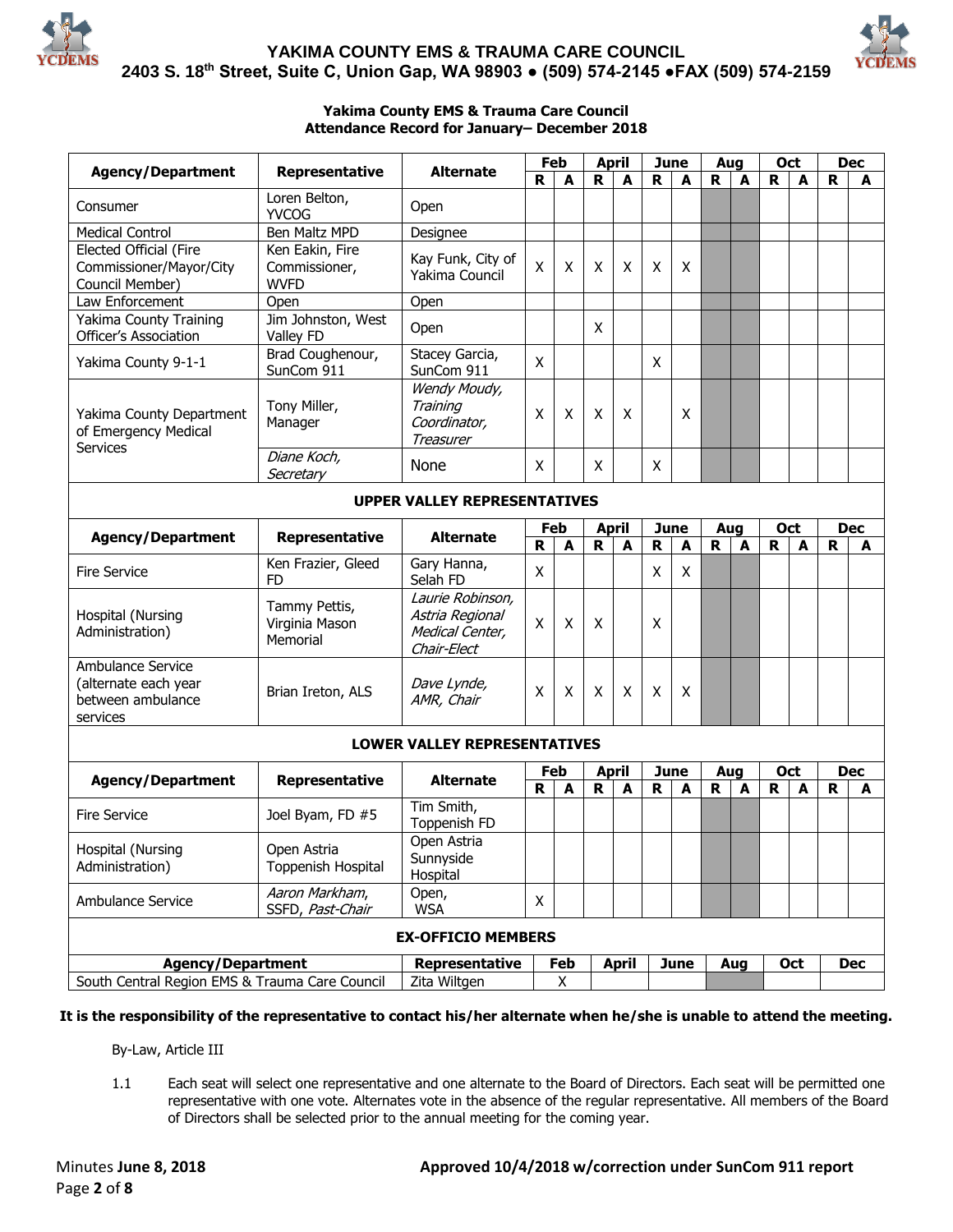



- **1. Roll call** with 10 present. Six representatives and 4 alternates. One alternate were voting at this meeting.
- **2. Guests**: Suzy Beck, Airlift Northwest

## **3. Approval and correction of minutes**

Brad Coughenour had one correction for the minutes under SunComm 911 report, 2<sup>nd</sup> paragraph should read "Looking at QA more cardiac calls. We are supposed to QA 2% of calls per year, including cardiac calls. That would translate into 250 calls per month. Looking at outside agency to help."

Ken Eakin moved to approve the minutes as corrected. Tammy Pettis seconded. Motion passed.

## **4. Correspondence** – Dave Lynde

Astria Toppenish Hospital has been contacted about sending a representative.

# **5. Committee Reports**

## **Medical Control: Ben Maltz, MD – Wendy Moudy Reporting**

Dr. Maltz and Tony Miller attended the State MPD meeting. The MPDs voted to make the supraglottic airway part of the initial EMT course and not a separate endorsement. The supraglottic airway is becoming a national standard. The IV endorsement may be removed. There are concerns from rural departments that have volunteers, as it would be difficult to have volunteers take an AEMT course as it is basically retaking an entire EMT course.

Dr. Maltz submitted dosage changes for the protocols and is waiting for State approval. Those will be sent out as soon as possible.

The QI/QA is moving away from being a punitive process. It will now be more of a review of calls.

## **Regional Council: Dave Lynde**

A. Prehospital TAC (PTAC)

- Review and updated of charter and membership list.
- Stake holder review of language for WAC 246-976-290 and 310 (ground vehicle standards and communication equipment). EMS Trauma Rule Making on website: [https://www.doh.wa.gov/ForPublicHealthandHealthcareProviders/EmergencyMedicalService](https://www.doh.wa.gov/ForPublicHealthandHealthcareProviders/EmergencyMedicalServicesEMSSystems/RulesDevelopment) [sEMSSystems/RulesDevelopment](https://www.doh.wa.gov/ForPublicHealthandHealthcareProviders/EmergencyMedicalServicesEMSSystems/RulesDevelopment)

EMS providers/agencies should submit comments before open public comment.

- National Association of State EMS Officials<http://nasemso.org/> scope of practice project. Few changes for Washington State
- Update on Travis Alert:
	- $\triangleright$  Stake holders reviewing 4 training modules
		- $\checkmark$  Mobility/Physical Impairments
		- $\checkmark$  Sensory Impairments
		- $\checkmark$  Mental Health
		- $\checkmark$  Service Animals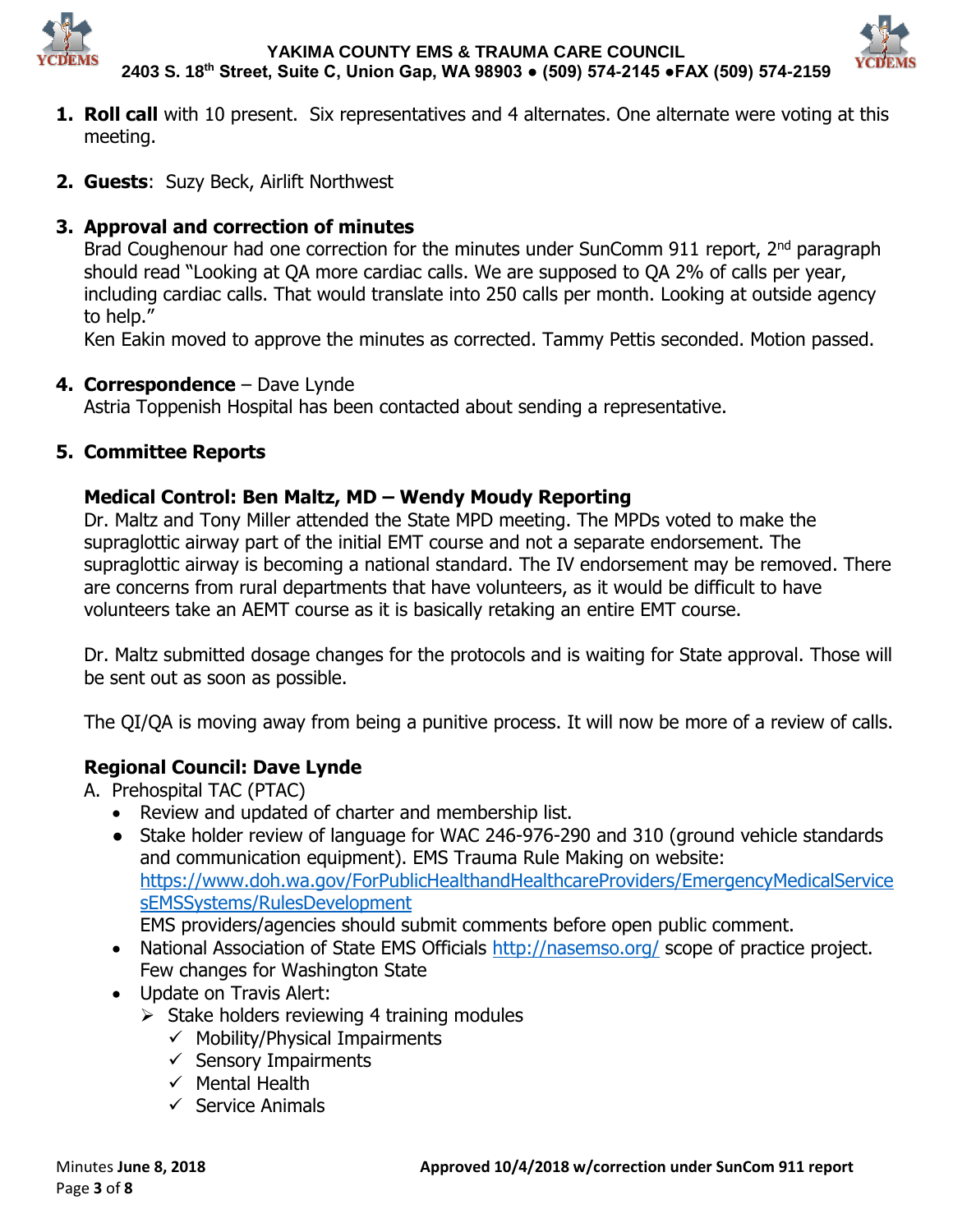

**YAKIMA COUNTY EMS & TRAUMA CARE COUNCIL**



**2403 S. 18th Street, Suite C, Union Gap, WA 98903 ● (509) 574-2145 ●FAX (509) 574-2159**

- $\triangleright$  Non-medically trained drivers meetings are scheduled. Contact Jason Norris for more information.
- $\triangleright$  CARES reimbursement may be based on the Arizona model.
- B. Steering Committee
	- EMS & Trauma System was last assessed in 1990. Since that time population has grown half again as much. The State has looked at multiple agencies who do system studies and is moving forward with a RFP and plan to make it happen. Initial costs will be around \$50,000 to do new study. Madigan has requested to become a Level I. There was a lot of focus on the mention of the Madigan piece however this is a statewide look and many recommendations would like occur.
	- The State has developed an Air Medical Plan review group.
	- Several members are sending a gun violence letter to the Governor.
	- July meeting canceled.
- C. Regional Advisory Committee TAC
	- New RAC TAC Chair Tim Hoover
	- Presentation from Pediatric TAC
	- Injury and Violence Prevention (IVP) and RAC TAC annual reports.
	- DOH legislation preparation. Decision on package to be made, wait or move forward.
	- Emergency Cardiac & Stroke (ECS) need to build an infrastructure similar to EMS & Trauma with external verification process.
- D. Trauma Fund

In order to move forward, solid data is needed. The system assessment will bolster chances of getting funds. In order to obtain more funding, it will have to be attractive to legislators.

- E. South Central Region
	- July meeting canceled.
	- Renewed contract with South West Region Administration for FY2018/2019.
	- Approved FY2018/2019 budget.
	- 24-hour EMT Refresher is now 30-hour Refresher attempt to maintain and meet both NREMT and Washington State certification.

Discussion on funding of software for Travis Alert requirements for dispatch.

### **SunCom 911**

The language translation service was changed from Language Line to Voiance. The monthly bill has dropped by 2/3 and the service is better. The State is upgrading our 911 service from ESINet to ESINet II with COMTEC. Yakima County is scheduled October. Each center gets 10 megabits of fiber. The 911 calls can be transferred anywhere. First Net should help strengthen the public radio system.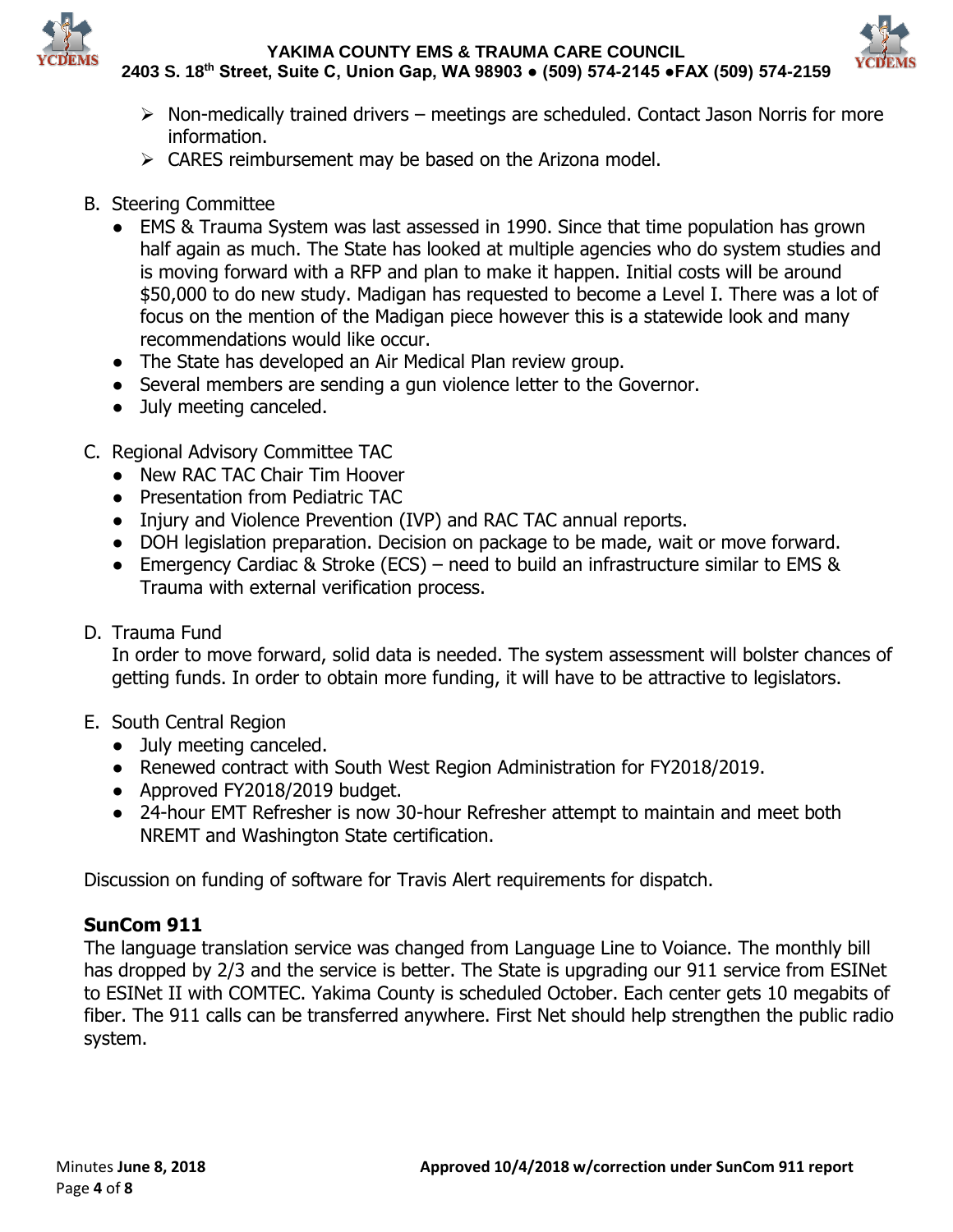

#### **YAKIMA COUNTY EMS & TRAUMA CARE COUNCIL 2403 S. 18th Street, Suite C, Union Gap, WA 98903 ● (509) 574-2145 ●FAX (509) 574-2159**



Brad Coughenour had one correction for the minutes under SunComm 911 report, 2<sup>nd</sup> paragraph should read "Looking at QA more cardiac calls. We are supposed to QA 2% of calls per year, including cardiac calls. That would translate into 250 calls per month. Looking at outside agency to help."

#### **Department of EMS: Wendy Moudy reported for Tony Miller**

A. Training Report – Training Workshop B being done. Makeups are available for this year's workshops. These will be starting in November and continue in December.

We will have an Initial ESE Course as well as 3 Refresher Courses again this year. These will be done annually, preferably in November. The state requires one refresher per certification cycle. The MPD may require more.

B. Dedicated RN to Bridge EMT Course has been requested by Airlift Northwest. This would be a stand-alone, which will make the time requirement/duration shorter. Will be opened to all departments, if there are RNs on a department that would like to obtain their EMT certification. The course is 40 hours plus skill proficiency.

Suzy Beck, Airlift Northwest reported that they need to obtain fiscal approval for the course.

C. Advanced First Aid Course Update – There were 8 students in the course and all of the students completed. The course was originally set at 36 hours. After reviewing the course it will be cut down to 26 hours. Three weeks of 2 nights a week, and one Saturday at end for skill assessment and written exam.

We would like to have another one this year. Some providers are not available on Saturdays. Will consider having to 2 extra evenings instead of Saturday.

D. Bi-monthly training report 163 hours of education. Report attached.

#### **6. Old Business:**

A. Trauma Response Area Maps – Dave Lynde

Still working with Jason Norris. The County GIS will be requested to draw in each taxing district for fire districts/departments, including descriptors.

B. Update on helipad at Virginia Mason Memorial – Tammy Pettis

Crane moving from out front of hospital to the helipad. When a helicopter is coming in, will need to notify crane operators. They will shut down and move. Ambulances will now be able to access the ER doors.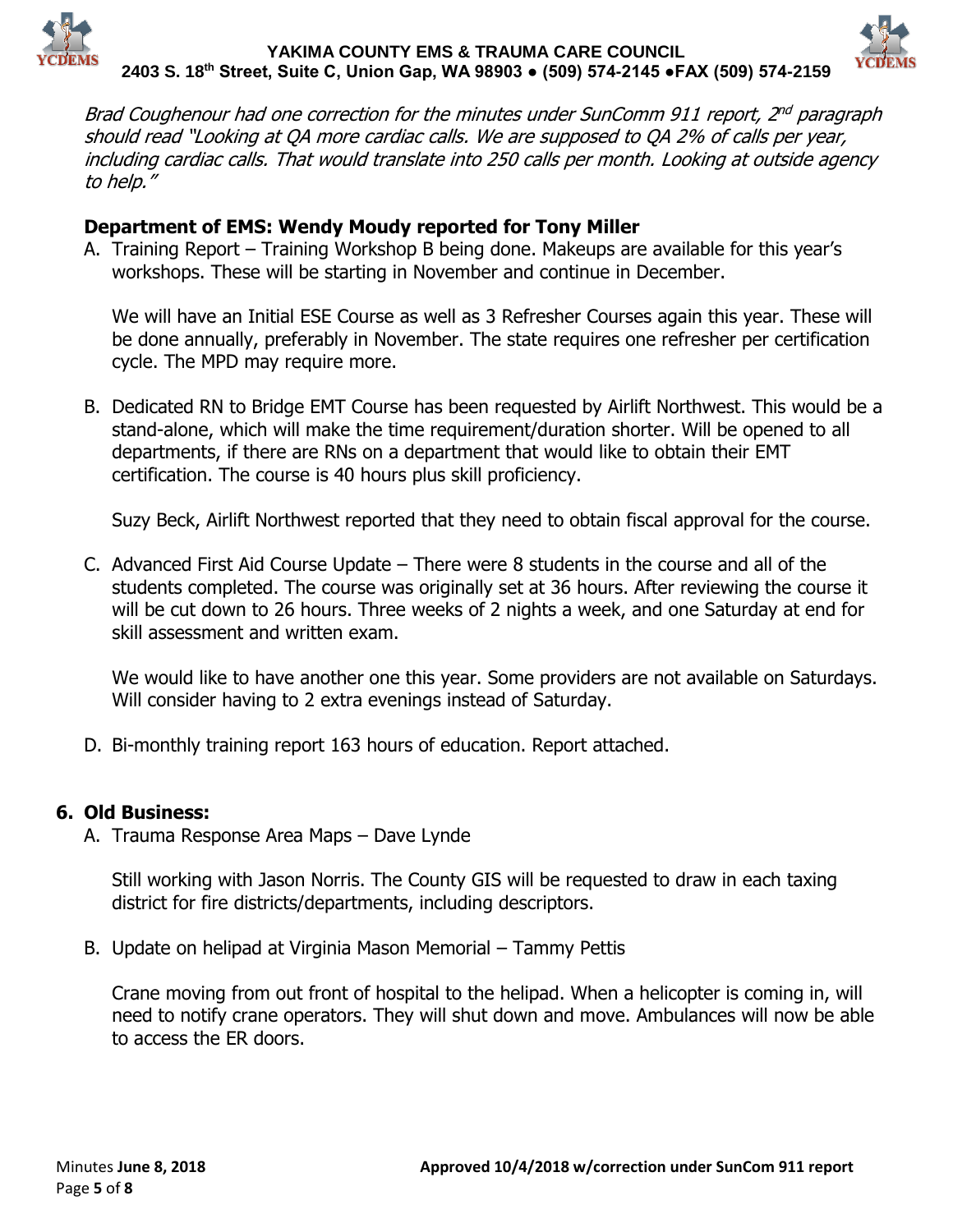



### **7. New Business:**

- A. An application for renewal of Dennis Blumer's membership on the South Central Region EMS & Trauma Care Council was received. Brian Ireton moved and Wendy Moudy seconded. Motion passed.
- B. A request for a Supraglottic Airway Course at Yakima Fire Department was received. Gary Hanna moved and Brian Ireton seconded. Motion passed.
- C. No decision has been made on the merger of the OEM and EMS office.
- D. Kay Funk volunteered to help with review of the QA calls for SunComm 911 and to help with EMT instruction.
- E. Suzy Beck, Airlift Northwest
	- Extend a thank you to the EMS Office staff for hosting the talk by Dr. Latimer on Airways and TBI. Good reviews from the students and Dr. Latimer enjoyed being in Yakima.
	- Airlift Northwest has started rolling out their new app. It is web based, so there should be no issues with fire walls. Once you are registered, it takes about 24 hours for approval.
		- $\triangleright$  Within 10 seconds of a helicopter being dispatched a notification should show up on the app.
		- $\triangleright$  You should see your location and where the helicopter is coming from, and the helicopter should move on screen.
		- > Follow up will be done with SunComm 911 to make sure several helicopters aren't sent to the same scene. 911 centers are essential piece.
		- $\triangleright$  GPS coordinates update automatically and process into map that is used by Airlift.
	- Statistics for blood using 5% of Harborview amount for the State and since August 2017 no products have been wasted.
- **8.** Brian Ireton motioned made a motion to cancel the August 2<sup>nd</sup> meeting as the July meetings for the Regional Council and Steering Committee have been canceled. Seconded Gary Hanna. Motion passed. The next meeting will be **October 4, 2018 at 1:30 pm,** Yakima County Department of Emergency Medical Services, 2403 S. 18th Street, Union Gap, Classroom B.
- **9.** Meeting adjourned.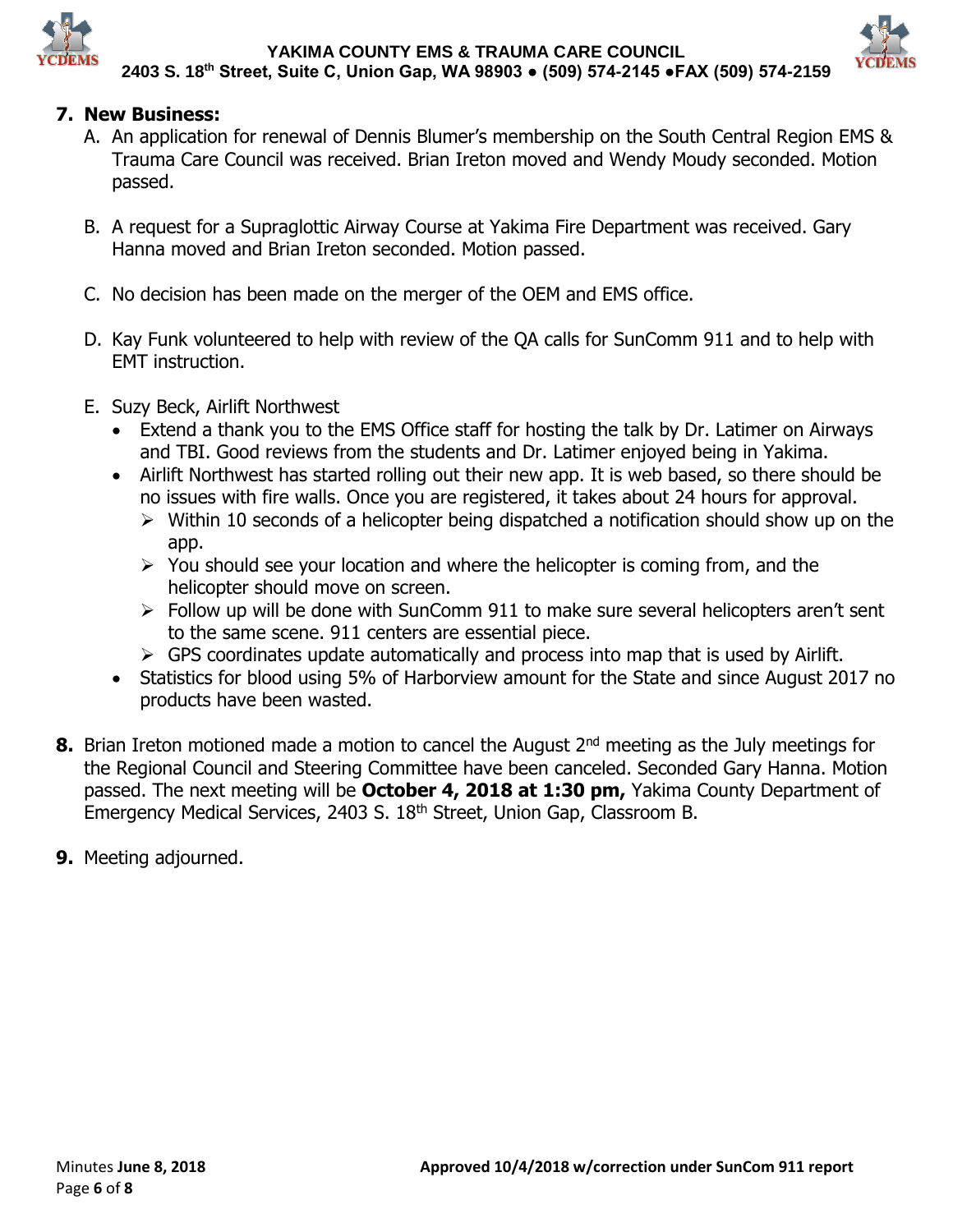

**YAKIMA COUNTY EMS & TRAUMA CARE COUNCIL 2403 S. 18th Street, Suite C, Union Gap, WA 98903 ● (509) 574-2145 ●FAX (509) 574-2159**



#### **Yakima County EMS and Trauma Care Council Bi-Monthly 2018 Training Report Months: March 1, 2018 - April 31, 2018 OTEP CLASSES**

| <b>Date</b> | <b>Class</b>                                               | Location                           | <b>Students</b>         | <b>Hours</b> |
|-------------|------------------------------------------------------------|------------------------------------|-------------------------|--------------|
| 3/1/2018    | 2018 Workshop A (Mod 1&2 Skills)                           | FD #5, St #3 & 4 @ Harrah          | 12                      | 2.00         |
| 3/1/2018    | 2018 Workshop A (Mod 1&2 Skills)<br>FD #5, St #15 @ Mabton |                                    | $\overline{7}$          | 2.00         |
| 3/5/2018    | 2018 Workshop A (Mod 1&2 Skills)                           | FD #5, St #1 & 2 @ White Swan      | $\overline{4}$          | 2.00         |
| 3/6/2018    | 2018 Workshop A (Mod 1&2 Skills)                           | West Valley FD, St #51 - Day Drill | $\overline{4}$          | 2.00         |
| 3/7/2018    | 2018 Workshop A (Mod 1&2 Skills)                           | Selah FD St #21&22 @ 21            | 25                      | 2.00         |
| 3/7/2018    | 2018 Workshop A (Mod 1&2 Skills)                           | Selah FD, St #24&26 @ 24           | 12                      | 2.00         |
| 3/7/2018    | 2018 Workshop A (Mod 1&2 Skills)                           | West Valley FD, St #51             | 20                      | 2.00         |
| 3/7/2018    | 2018 Workshop A (Mod 1&2 Skills)                           | West Valley FD, St #53             | 14                      | 2.00         |
| 3/8/2018    | 2018 Workshop A (Mod 1&2 Skills)                           | Yakima Training Center FD          | 10                      | 2.00         |
| 3/8/2018    | 2018 Workshop A (Mod 1&2 Skills)                           | FD #5, St #9 @ Toppenish           | 15                      | 2.00         |
| 3/13/2018   | 2018 Workshop A (Mod 1&2 Skills)                           | FD #5, St #10 @ Zillah             | 14                      | 2.00         |
| 3/14/2018   | 2018 Workshop A (Mod 1&2 Skills)                           | FD #5, St #13 @ Sunnyside          | 24                      | 2.00         |
|             | 2018 ILS Workshop A                                        |                                    | 3                       | 1.00         |
| 3/14/2018   | 2018 Workshop A (Mod 1&2 Skills)                           | Grant Co Fire Dist #8 @ Mattawa    | 14                      | 2.00         |
| 3/15/2018   | 2018 Workshop A (Mod 1&2 Skills)                           | Yakima Training Center FD          | 8                       | 2.00         |
| 3/15/2018   | 2018 Workshop A (Mod 1&2 Skills)                           | FD #5, St #11 & 16 @ Granger       | 8                       | 2.00         |
| 3/15/2018   | 2018 Workshop A (Mod 1&2 Skills)                           | FD #5, St #6 @ Wapato              | $\overline{7}$          | 2.00         |
| 3/20/2018   | 2018 Workshop A (Mod 1&2 Skills)                           | Klickitat Co FD#2 @ Bickleton      | $\overline{7}$          | 2.00         |
| 3/20/2018   | 2018 Workshop A (Mod 1&2 Skills)                           | Nile FD                            | 6                       | 2.00         |
| 3/21/2018   | 2018 Workshop A (Mod 1&2 Skills)                           | FD #5, St #14 @ Grandview          | 18                      | 2.00         |
| 3/26/2018   | 2018 Workshop A (Mod 1&2 Skills)                           | St#5&7 @ Sawyer                    | 14                      | 2.00         |
| 3/27/2018   | 2018 Workshop A (Mod 1&2 Skills)                           | Naches FD                          | 15                      | 2.00         |
| 3/27/2018   | 2018 Workshop A (Mod 1&2 Skills)                           | St#12 @ Outlook                    | 10                      | 2.00         |
| 3/28/2018   | 2018 Workshop A (Mod 1&2 Skills)                           | West Valley FD, St #52             | 10                      | 2.00         |
| 3/28/2018   | 2018 Workshop A (Mod 1&2 Skills)                           | West Valley FD, St #54             | 10                      | 2.00         |
| 4/7/2018    | Makeup 2018 Workshop A (Mod 1&2 Skills)                    | FD#5, St#5&7 @ Sawyer              | 6                       | 2.00         |
| 4/11/2018   | 2018 Workshop A (Mod 1&2 Skills)                           | Gleed FD                           | 7                       | 2.00         |
| 4/11/2018   | 2018 Workshop A (Mod 1&2 Skills)                           | Naches Hts FD                      | 5                       | 2.00         |
| 4/17/2018   | 2018 Workshop A (Mod 1&2 Skills)                           | Yakima FD, St #91                  | 10                      | 2.00         |
| 4/17/2018   | 2018 Workshop A (Mod 1&2 Skills)                           | Yakima FD, St #94                  | $\overline{7}$          | 2.00         |
| 4/17/2018   | 2018 Workshop A (Mod 1&2 Skills)                           | East Valley FD                     | 16                      | 2.00         |
| 4/17/2018   | 2018 Workshop A (Mod 1&2 Skills)                           | Yakima FD, St #95 - Reserves       | $\,8\,$                 | 2.00         |
| 4/17/2018   | 2018 Workshop A (Mod 1&2 Skills)                           | Highland FD @ Cowiche              | 10                      | 2.00         |
| 4/19/2018   | 2018 Workshop A (Mod 1&2 Skills)                           | Yakima FD, St #91                  | 11                      | 2.00         |
| 4/19/2018   | 2018 Workshop A (Mod 1&2 Skills)                           | Yakima FD, St #94                  | 9                       | 2.00         |
| 4/19/2018   | 2018 Workshop A (Mod 1&2 Skills)                           | East Valley FD                     | $\overline{\mathbf{4}}$ | 2.00         |
| 4/20/2018   | 2018 Workshop A (Mod 1&2 Skills)                           | Yakima FD, St #91                  | 12                      | 2.00         |
| 4/20/2018   | 2018 Workshop A (Mod 1&2 Skills)                           | Yakima FD, St #94                  | 6                       | 2.00         |
| 4/20/2018   | 2018 Workshop A (Mod 1&2 Skills)                           | East Valley FD                     | 4                       | 2.00         |
|             |                                                            | <b>TOTALS</b>                      | 406                     | 77.00        |
|             |                                                            | <b>AVERAGES</b>                    | 10.41                   | 1.97         |